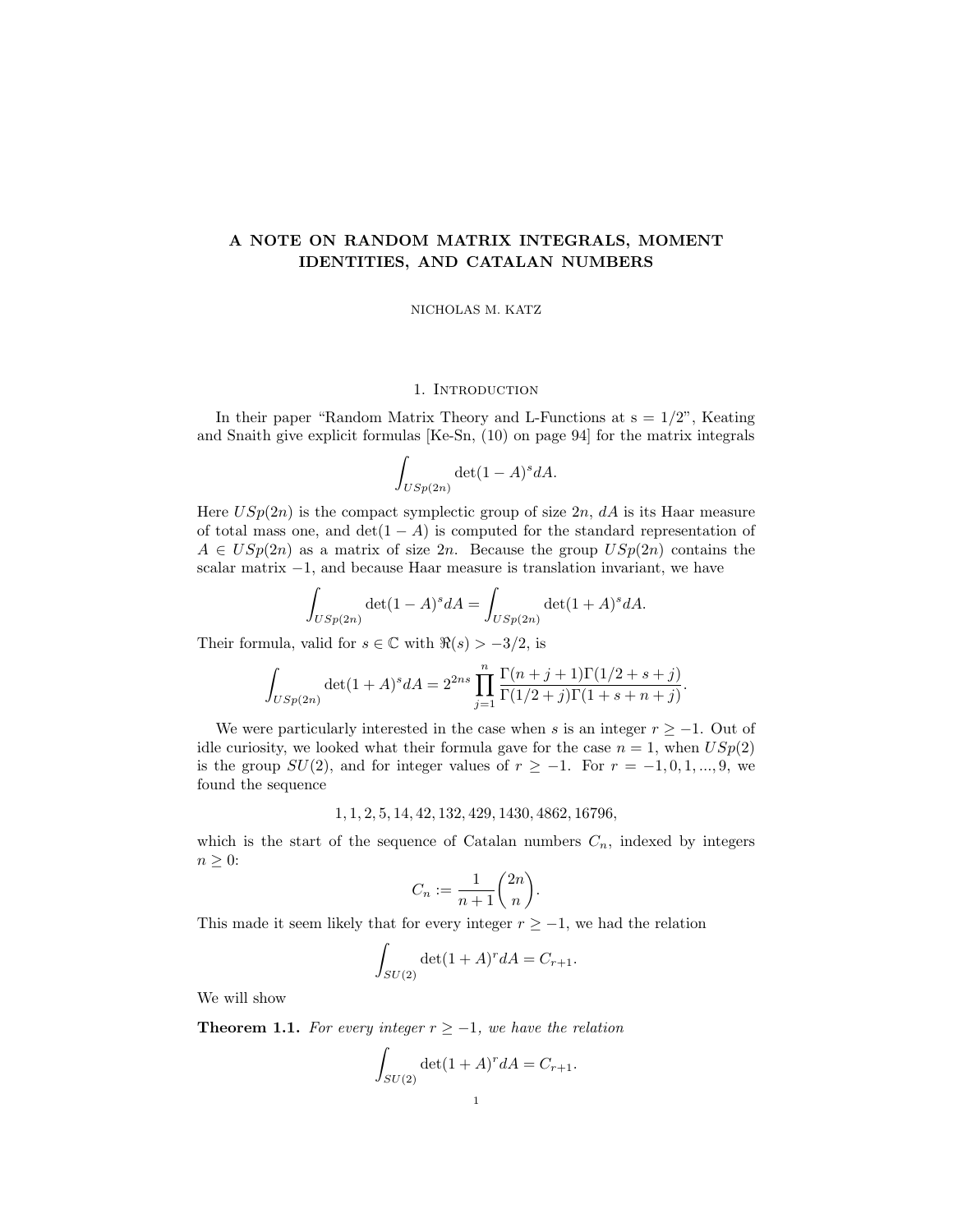The Catalan numbers are themselves matrix integrals over  $SU(2)$ . For integers  $r \geq 0$  we have

$$
C_r = \int_{SU(2)} \text{Tr}(A)^{2r} dA, \quad 0 = \int_{SU(2)} \text{Tr}(A)^{2r+1} dA.
$$

So from Theorem 1.1, we have the identity, for integers  $r \geq 0$ ,

$$
\int_{SU(2)} \text{Tr}(A)^{2r+2} dA = \int_{SU(2)} \det(1+A)^r dA.
$$

For  $SU(2)$ , we have the identity

$$
\det(1+A) = 2 + \text{Tr}(A).
$$

When we expand  $(2+\text{Tr}(A))^r$  by the binomial theorem, we find the identity

## Corollary 1.2.

$$
C_{r+1} = \sum_{0 \le d \le r/2} 2^{r-2d} \binom{r}{2d} C_d.
$$

This identity is presumably (?) known to Catalan experts.

We then looked at what the Keating-Snaith formula gave for the case  $n = 2$ , i.e. for the group  $USp(4)$ , and for integer values of  $r \ge -1$ . For  $r = -1, 0, 1, ..., 7$ , we found the sequence

## 1, 1, 3, 14, 84, 594, 4719, 40898, 379236.

Inspired by what had happened in the  $SU(2)$  case, we computed (using Mathematica) the integrals

$$
\int_{USp(4)} \text{Tr}(A)^{2r+2} dA
$$

for  $r = -1, 0, 1, ..., 7$ , and found this same sequence. This led us to suspect that we had the identity

$$
\int_{USp(4)} \det(1+A)^r dA = \int_{USp(4)} \text{Tr}(A)^{2r+2} dA
$$

for every  $r \geq 0$ . We will show

**Theorem 1.3.** For every integer  $r \geq -1$ , we have

$$
\int_{USp(4)} \det(1+A)^r dA = \int_{USp(4)} \text{Tr}(A)^{2r+2} dA
$$

However, this identity failed for every  $n \geq 3$ . Already for  $r = 1$ , the Keating-Snaith formula gives

$$
\int_{USp(2n)} \det(1+A)dA = n+1.
$$

However, one knows that for every  $n \geq 2$ , one has

$$
\int_{USp(2n)} \text{Tr}(A)^4 dA = 3.
$$

What is to be done?

.

It turns out that in order to understand the Keating-Snaith integrals

$$
\int_{USp(2n)} \det(1+A)^r dA
$$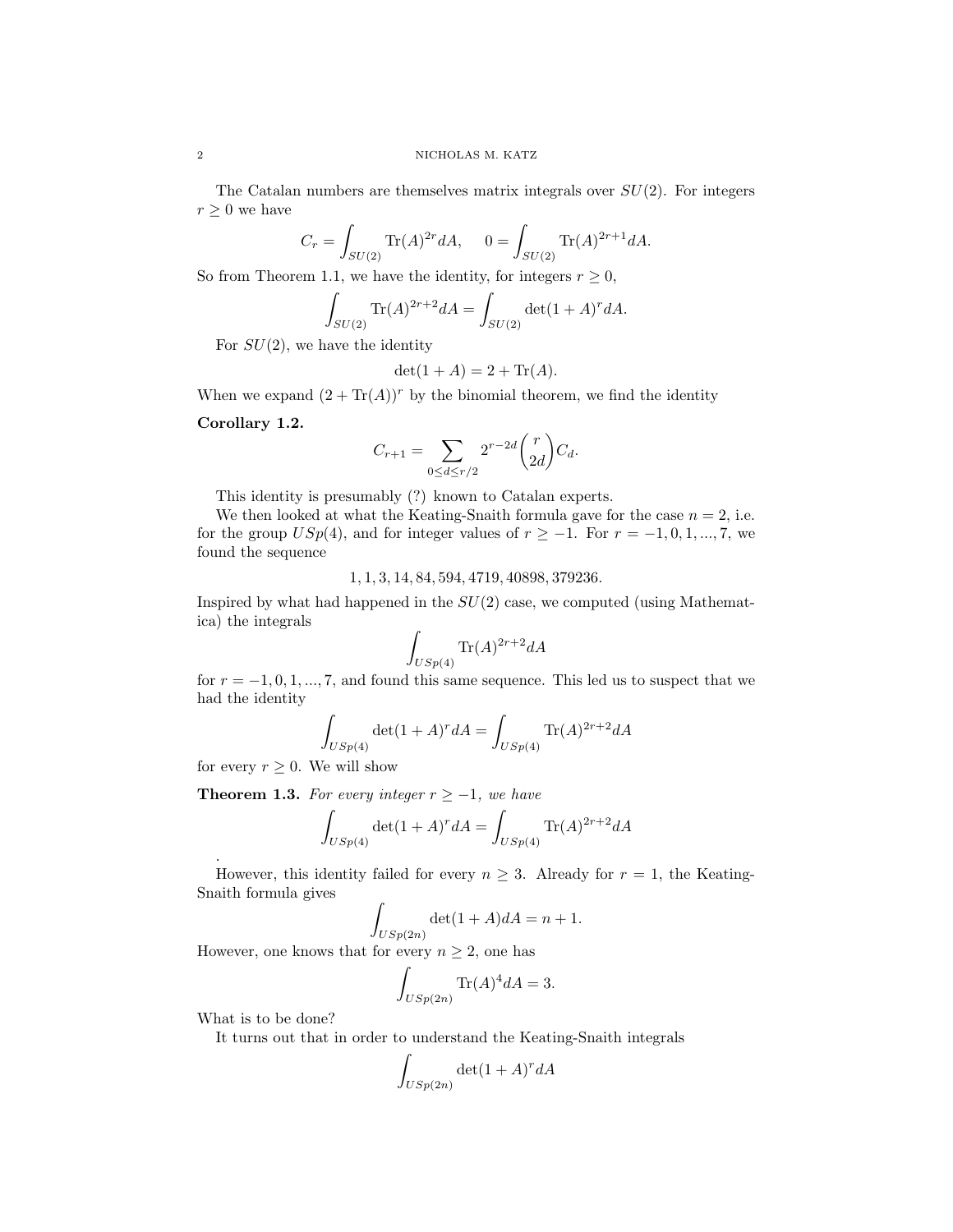along these lines, we must introduce the compact Spin group  $USpin(2n + 1)$  (the universal covering of the group  $SO(2n + 1, \mathbb{R})$  for the sum of squares quadratic form) and its  $2<sup>n</sup>$ -dimensional spin representation.

The general result is this.

**Theorem 1.4.** For  $n \geq 1$  and  $r \geq 0$ , we have the identity

$$
\int_{USp(2n)} \det(1+A)^r dA = \int_{USpin(2n+1)} \text{Tr}(\text{spin}(A))^{2r+2} dA.
$$

This result includes the identities for  $USp(2) = SU(2)$  and for  $USp(4)$ . Indeed, for  $n = 1$  and  $n = 2$ , we have the accidents that  $USpin(2n+1)$  is the group  $USp(2n)$ and that the spin representation of  $USpin(2n + 1)$  is the standard representation of  $USp(2n)$ .

#### 2. Proof of Theorem 1.4, via the Weyl integration formula

For a group G, we denote by  $G^{\#}$  its space of conjugacy classes. When G is a topological group, we topologize  $G^{\#}$  so that continuous functions on  $G^{\#}$  are precisely the continuous central (invariant by conjugation) functions on G. The function det(1+A) is a continuous central function on  $USp(2n)$  with values in  $\mathbb{R}_{>0}$ , and the function  $\text{Tr}(\text{spin}(A))$  is a continuous central function on  $USpin(2n+1)$  with values in R.

An element  $A \in USp(2n)$  has n pairs of eigenvalues  $e^{\pm i\theta_j}, j = 1, ..., n$ , with angles  $\theta_i \in [0, \pi]$ , and A is determined up to conjugacy by the unordered n-tuple of its  $\theta_i$ 's. So a continuous (respectively Borel measurable and  $\mathbb{R}_{\geq 0}$ -valued) central function  $A \mapsto f(A)$  on  $USp(2n)^{\#}$  is a continuous (respectively Borel measurable and  $\mathbb{R}_{\geq 0}$ -valued) function

 $f(\theta_1, ..., \theta_n)$ 

on  $[0, \pi]^n$  which is invariant under the symmetric group  $S_n$ . For such a function f, the Weyl integration formula, cf. [Ka-Sar, 5.0.4] or [ Weyl, p. 218, (7.8B)], asserts that

$$
\int_{USp(2n)} f(A)dA = \int_{[0,\pi]^n} f(\theta_1, ..., \theta_n) \mu_{USp(2n)},
$$

for  $\mu_{USp(2n)}$  the measure on  $[0, \pi]^n$  given by

$$
\mu_{USp(2n)} = (1/n!)(\prod_{1 \le i < j \le n} (2\cos(\theta_i) - 2\cos(\theta_j))^2) \prod_{i=1}^n (2/\pi) \sin(\theta_i)^2 d\theta_i.
$$

An element  $A \in SO(2n + 1, \mathbb{R})$  has the eigenvalue 1, and in addition it has n pairs of eigenvalues  $e^{\pm i\theta_j}$ ,  $j = 1, ..., n$ , with angles  $\theta_j \in [0, \pi]$ , and A is determined up to conjugacy by the unordered *n*-tuple of its  $\theta_i$ 's. So a continuous (respectively Borel measurable and  $\mathbb{R}_{\geq 0}$ -valued) central function  $A \mapsto f(A)$  on  $USp(2n)^{\#}$  is a continuous (respectively Borel measurable and  $\mathbb{R}_{\geq 0}$ -valued) function

$$
f(\theta_1, ..., \theta_n)
$$

on  $[0, \pi]^n$  which is invariant under the symmetric group  $S_n$ . For such a function f, the Weyl integration formula, cf. [Ka-Sar, 5.0.5] or [ Weyl, p. 224, (9.7)], asserts that

$$
\int_{SO(2n+1,\mathbb{R})} f(A) dA = \int_{[0,\pi]^n} f(\theta_1, ..., \theta_n) \mu_{SO(2n+1,\mathbb{R})},
$$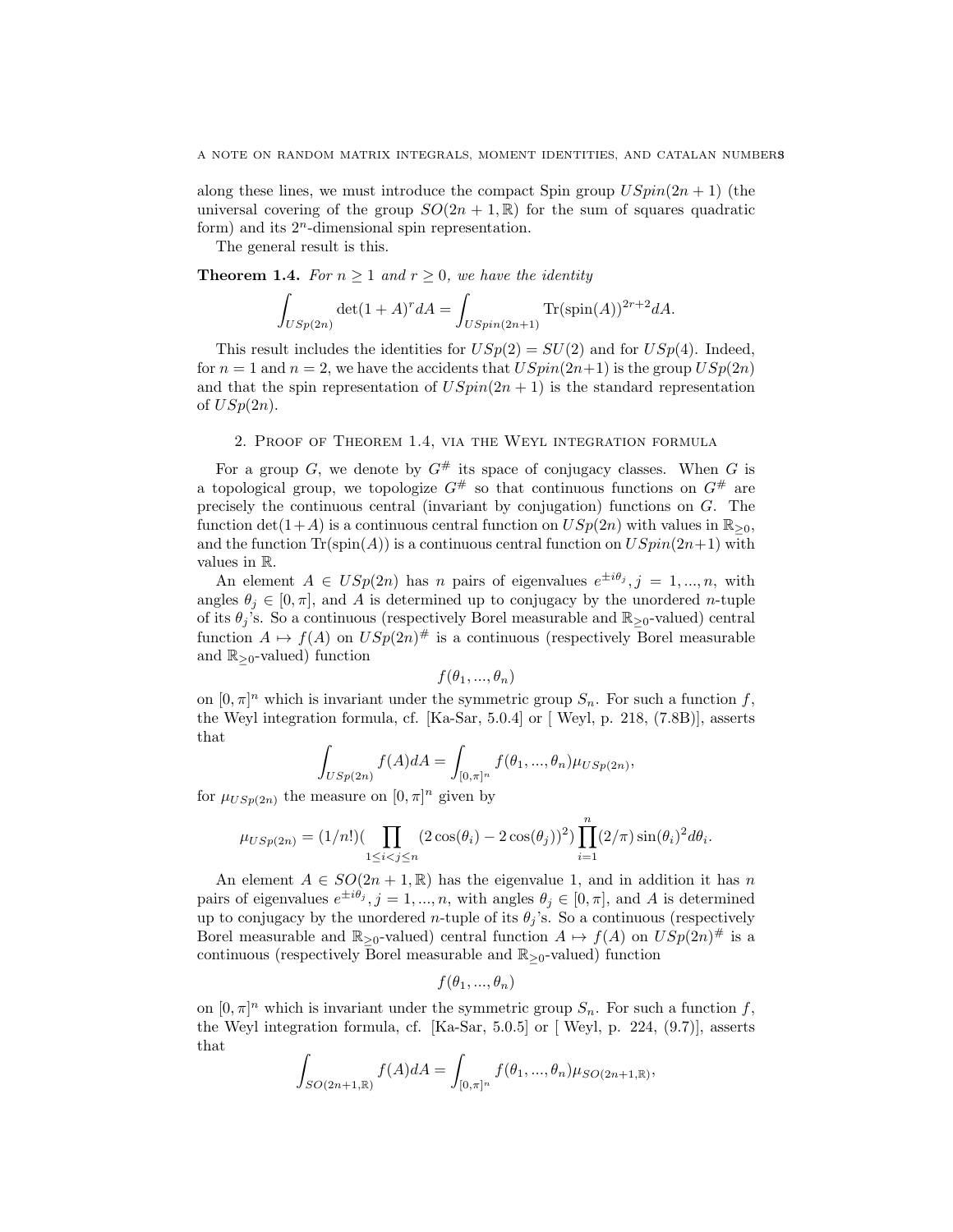for  $\mu_{SO(2n+1,\mathbb{R})}$  the measure on  $[0,\pi]^n$  given by

$$
\mu_{SO(2n+1,\mathbb{R})} = (1/n!)(\prod_{1 \leq i < j \leq n} (2\cos(\theta_i) - 2\cos(\theta_j))^2) \prod_{i=1}^n (2/\pi) \sin(\theta_i/2)^2 d\theta_i.
$$

Notice the similarity between the formulas for the measures  $\mu_{USp(2n)}$  and  $\mu_{SO(2n+1,\mathbb{R})}$ . The only difference is that each factor  $\sin(\theta_i)^2$  in the first is replaced by  $\sin(\theta_i/2)^2$ in the second.

The key lemma is this.

**Lemma 2.1.** The measures  $\mu_{USp(2n)}$  and  $\mu_{SO(2n+1,\mathbb{R})}$  on  $[0,\pi]^n$  are related by the identity

$$
\mu_{USp(2n)} = (\prod_{i=1}^{n} (2 + 2\cos(\theta_i)) \mu_{SO(2n+1,\mathbb{R})}.
$$

Proof. This is immediate from the trig identity

$$
(2 + 2\cos(\theta))\sin(\theta/2)^2 = \sin(\theta)^2,
$$

whose verification is left to the reader.  $\Box$ 

The factor  $\prod_{i=1}^{n} (2 + 2 \cos(\theta_i))$  has the following two interpretations..

Lemma 2.2. We have the following identities.

(1) For  $A \in SO(2n + 1, \mathbb{R})$  with eigenvalues 1 and n pairs of eigenvalues  $e^{\pm i\theta_j}, j = 1, ..., n$ , with angles  $\theta_j \in [0, \pi]$ ,

$$
(1/2)\det(1+A) = \prod_{i=1}^{n} (2 + 2\cos(\theta_i)).
$$

(2) For  $A \in USp(2n)$  with n pairs of eigenvalues  $e^{\pm i\theta_j}, j = 1, ..., n$ , with angles  $\theta_j \in [0, \pi],$ 

$$
\det(1 + A) = \prod_{i=1}^{n} (2 + 2\cos(\theta_i)).
$$

The spin representation of  $USpin(2n + 1)$  does not descend to  $SO(2n + 1, \mathbb{R})$ , but its tensor square spin<sup>⊗2</sup> does. In terms of the standard representation  $std_{2n+1}$ of  $SO(2n+1,\mathbb{R})$ , and the double covering projection map

$$
p: USpin(2n + 1) \rightarrow SO(2n + 1, \mathbb{R}),
$$

one knows [Var, Lemma 6.6.2] that

$$
\operatorname{spin}^{\otimes 2} = \left(\sum_{i=0}^{n} \Lambda^{i}(std_{2n+1})\right) \circ p.
$$

Each representation  $\Lambda^{i}(std_{2n+1})$  is self-dual, and hence isomorphic to  $\Lambda^{2n+1-i}(std_{2n+1})$ . So we have

$$
2\text{spin}^{\otimes 2} = \left(\sum_{i=0}^{2n+1} \Lambda^i(std_{2n+1})\right) \circ p.
$$

For  $A \in SO(2n + 1, \mathbb{R})$  (indeed for  $A \in GL(2n + 1, \mathbb{C})$ ) we have the identity

Tr(
$$
\sum_{i=0}^{2n+1} \Lambda^{i}(A)
$$
) = det(1 + A).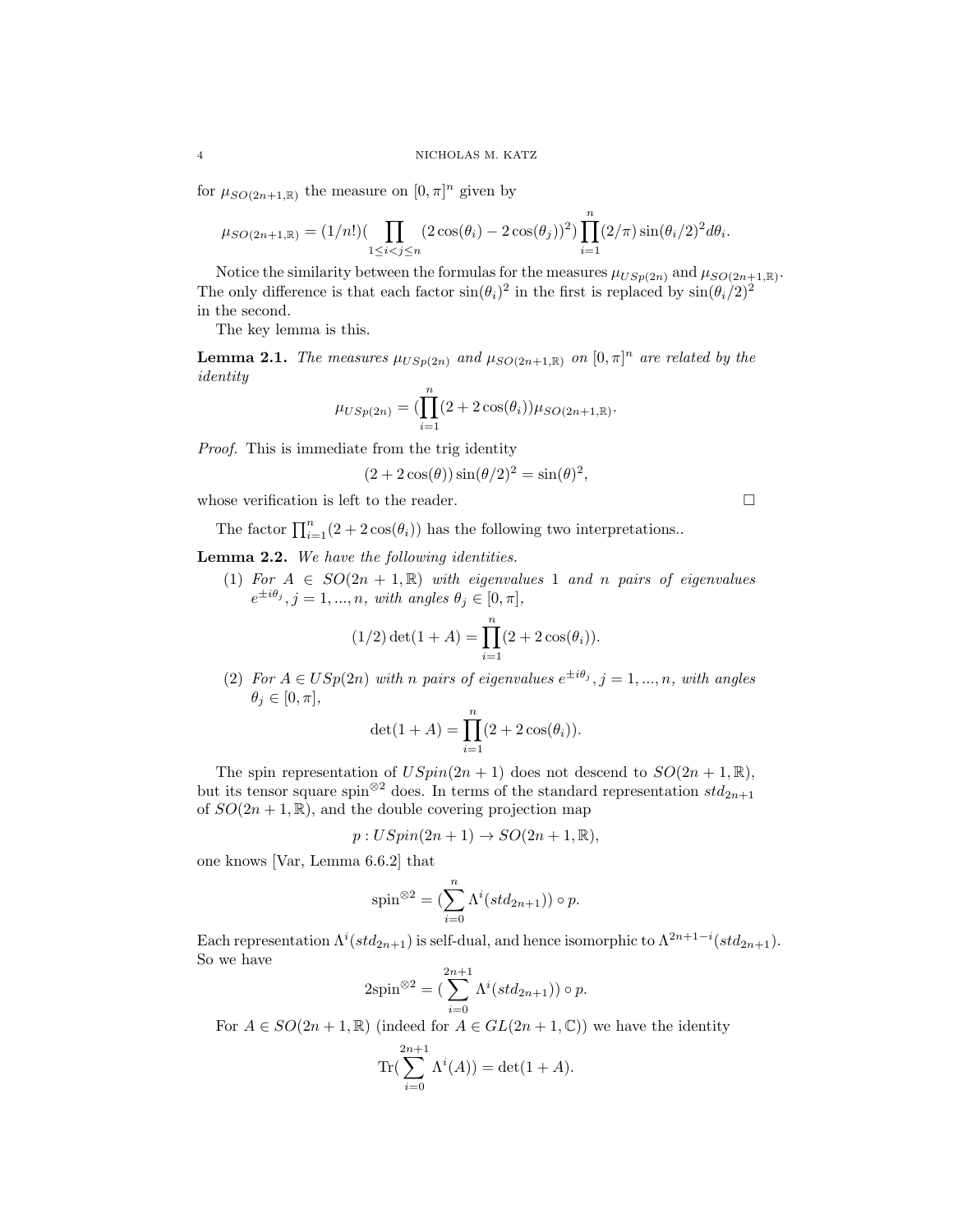So for any  $B \in USpin(2n + 1)$  lying over A, we have

$$
Tr(\text{spin}(B))^2 = (1/2) \det(1 + A).
$$

For any continuous function q on  $SO(2n+1,\mathbb{R})$ , with pullback function  $G := q \circ p$ on  $USpin(2n + 1)$ , we have

$$
\int_{USpin(2n+1)} G(A)dA = \int_{SO(2n+1,\mathbb{R})} g(A)dA,
$$

simply because the direct image of Haar measure is Haar measure for any surjective homomorphism of compact groups, cf. [Ka-Sar, Lemma 1.3.1].

Putting this all together, we have, for  $r \ge -1$ ,

$$
\int_{USp(2n)} \det(1+A)^r dA = \int_{[0,\pi]^n} (\prod_{i=1}^n (2+2\cos(\theta_i)))^r \mu_{USp(2n)}
$$

$$
= \int_{[0,\pi]^n} (\prod_{i=1}^n (2+2\cos(\theta_i)))^{r+1} \mu_{SO(2n+1,\mathbb{R})}
$$

$$
= \int_{SO(2n+1,\mathbb{R})} ((1/2)\det(1+A))^{r+1} dA
$$

$$
= \int_{USpin(2n+1)} \text{Tr}(\text{spin}(A))^{2r+2} dA.
$$

This concludes the proof of Theorem 1.4.

Remark 2.3. The odd moments of the spin representation all vanish:

$$
\int_{USpin(2n+1)} \text{Tr}(\text{spin}(A))^{2r+1} dA = 0
$$

for all  $r \geq 0$ . Indeed, this integral is the multiplicity of spin in the representation spin<sup>⊗2r</sup>, a representation which descends to  $SO(2n+1,\mathbb{R})$ . Hence all of its irreducible constituents also descend to  $SO(2n + 1, \mathbb{R})$ . But none of these irreducible components can be isomorphic to spin, because the spin representation does not descend to  $SO(2n+1,\mathbb{R})$ .

## 3. A Catalan determinant interpretation

**Theorem 3.1.** For integers  $n \geq 1$  and  $r \geq 0$ , we have the (equivalent) identities

$$
\int_{USpin(2n+1)} \text{Tr}(\text{spin}(A))^{2r} dA = \det_{0 \le i,j \le n-1} (C_{r+i+j}),
$$
\n
$$
\int_{SO(2n+1,\mathbb{R})} 2^{-r} \det(1+A)^{r} dA = \det_{0 \le i,j \le n-1} (C_{r+i+j}),
$$
\n
$$
\int_{USp(2n)} \det(1+A)^{r} dA = \det_{0 \le i,j \le n-1} (C_{r+1+i+j}).
$$

Proof. This is simply a matter of comparing the Keating-Snaith formula for

$$
\int_{USp(2n)} \det(1+A)^r dA
$$

with the formula, cf. [Krat, Theorem 3] and [Ge-Vi, page 21, line 6], of Gessel-Viennot for the Catalan determinant, and checking that the two formulas give the